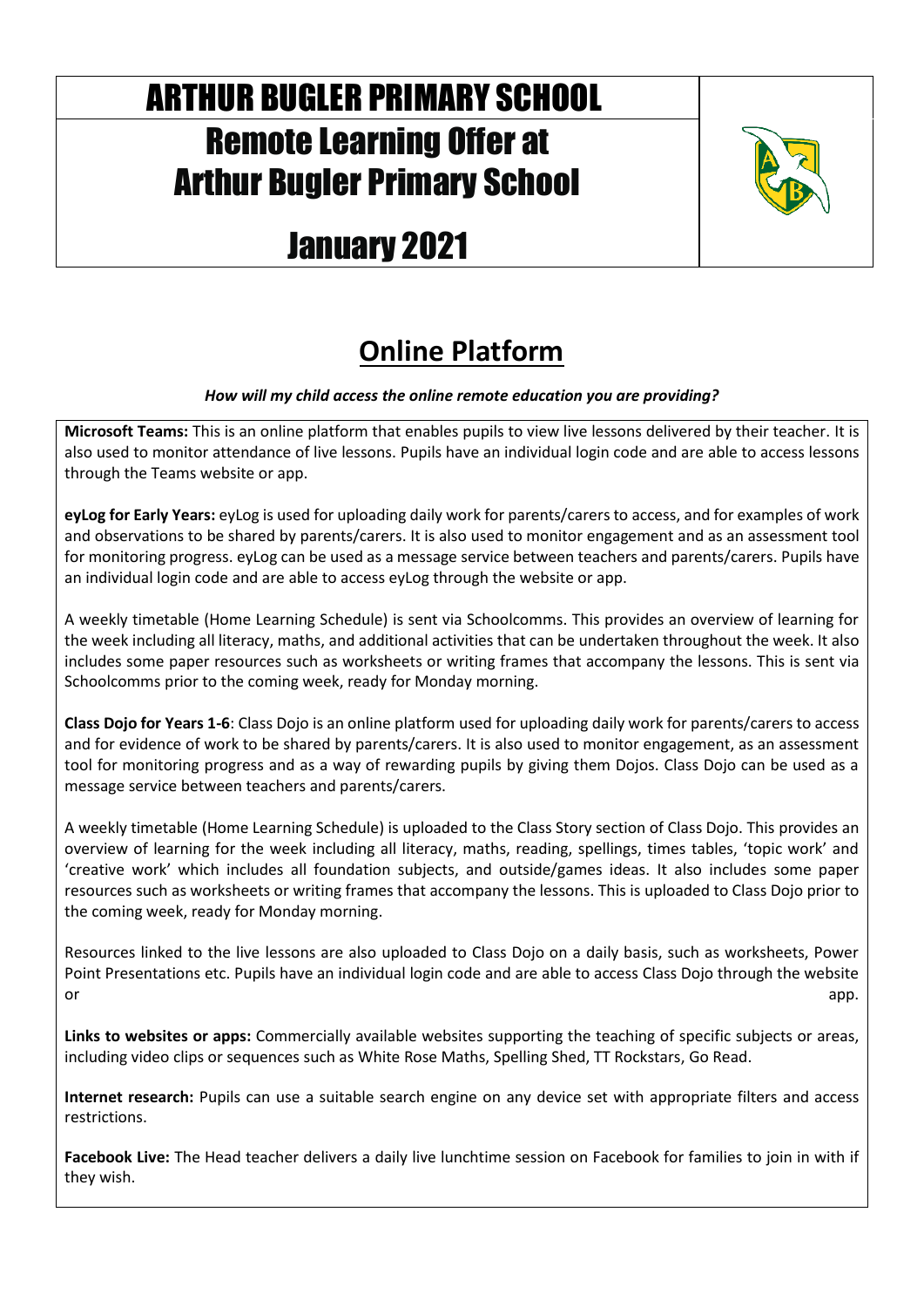#### *What feedback will my child receive and how will their work be marked?*

**Feedback:** Children are able to ask questions during live lessons in order to clarify concepts or respond to the teacher's questions. This must be done by raising their hand (selecting the hand icon on Teams) and waiting to be invited to speak.

**Assessment:** Children will receive written feedback on all work uploaded to eyLog/Class Dojo. This will include praise or rewards for their efforts, or an assessment of their work including next steps or further guidance if misconceptions are identified. Written feedback is provided on Class Dojo (Years 1-6) in the message or Portfolio section. Feedback is provided on eyLog (Early Years) in the 'Next Step' or 'Evaluation' sections. Feedback will either be provided by the teacher teaching from home or the child's own class teacher.

**Celebration of work:** Good work is celebrated as a school and we are continuing to follow the school's Positive Behaviour Management policy, recognising the efforts and achievements of all pupils. This includes a weekly celebration assembly, Dojos, Head Teacher Awards, Star Writer of the week, Mathematician of the week, positive phone calls home, virtual 'Hot Chocolate with the Head' sessions, phone contact with parents/carers to celebrate good work.

### *What shall I do if I have a problem with the online learning?*

**IT kit issues:** Parents/carers can contact our IT support LSA directly via email[: g.dodd.abp@osborne.coop](mailto:g.dodd.abp@osborne.coop)

**Teaching/learning related online learning issues:** Parents/carers can contact their child's teacher using the message section on eyLog/Class Dojo.

**General enquires:** For more general enquires or support, parents/carers can contact the school via email: [support.abp@osborne.coop](mailto:support.abp@osborne.coop) or call the school office: 01365 677079.

## **IT Equipment Required**

#### *What devices can be used to access the learning?*

**IT Kit:** Schoolcomms, eyLog, Class Dojo, Teams and all the learning platforms, can be accessed via PCs, laptops, tablets and mobile phones. Live lessons on Teams can also be accessed via an Xbox or Play Station.

#### *What shall I do if I do not have an appropriate device? What other options are there?*

**Devices:** If your child does not have access to a suitable device and/or internet access, please let the school office know vi[a support.abp@obsorne.coop](mailto:support.abp@obsorne.coop) We may be able to loan you a school device per family to use at home (subject to you signing a loan agreement). We can also apply for additional data for you, subject to you being eligible.

In exceptional circumstances, we will provide you with paper copies of the online learning, however, parents should be aware that this will not mirror the quality of the learning available online.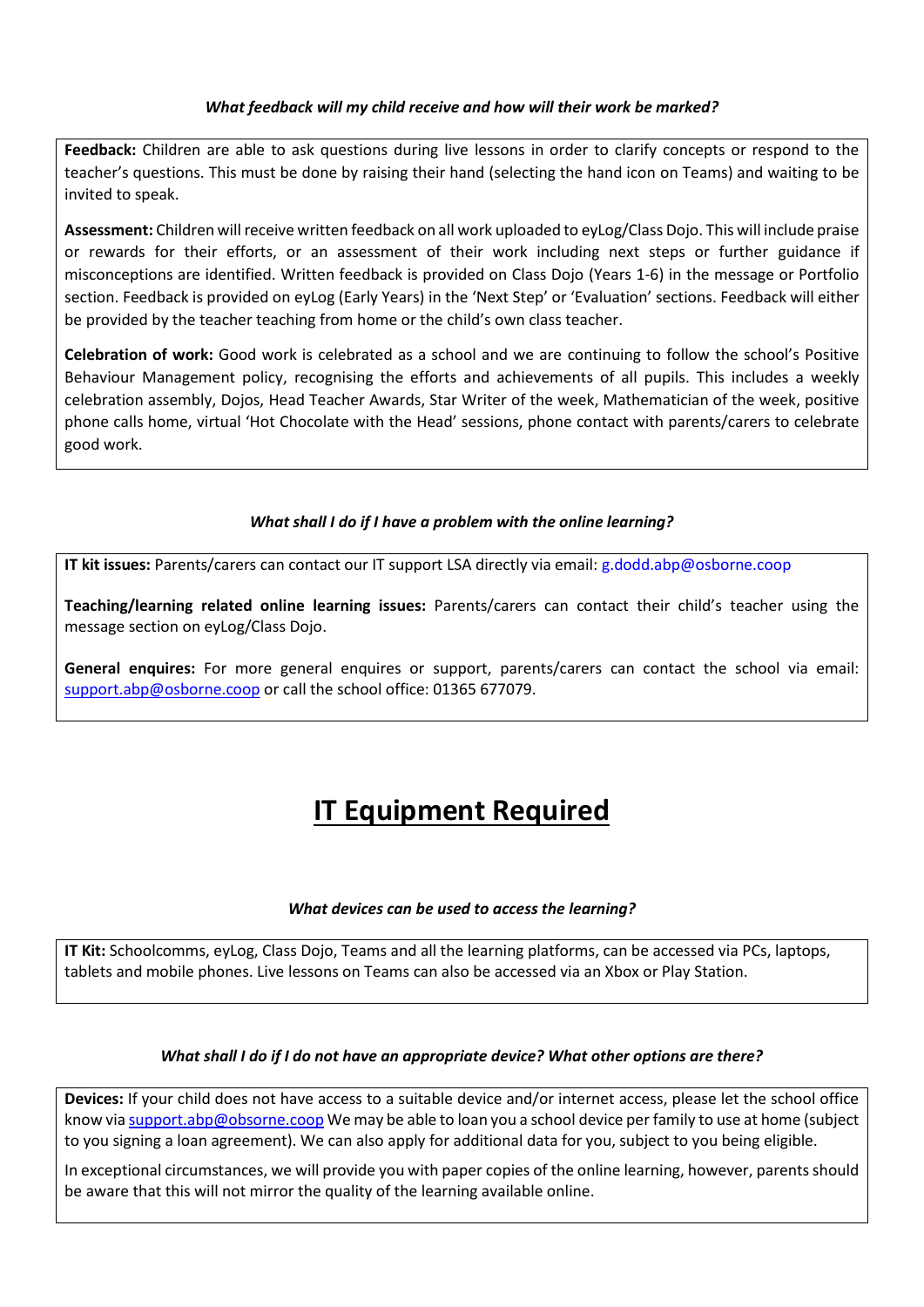## **Engagement and Communication**

The DfE has set out clear expectations for schools and parents with regards to remote education. They state that *"When being taught remotely, your child's school is expected to set meaningful and ambitious work each day in several different subjects. Schools are expected to provide remote education that includes either recorded or live direct teaching and should be of equivalent length to the core teaching pupils would receive in school. As a minimum that is:*

- *3 hours a day for Key Stage 1 (years 1 and 2 when pupils are aged between 5 and 7)*
- *4 hours a day for KS2 (years 3-6 when children are aged between 7 and 11)*
- *5 hours a day for KS3 and KS4 (secondary school up to age 16)*

*Those hours include both direct teaching and time for pupils to complete tasks or assignments independently."*

| We expect that remote education (including remote teaching and independent work) will take pupils broadly<br>the following number of hours each day: |                                                                                                                                                                                                                                                                                                                |  |  |
|------------------------------------------------------------------------------------------------------------------------------------------------------|----------------------------------------------------------------------------------------------------------------------------------------------------------------------------------------------------------------------------------------------------------------------------------------------------------------|--|--|
| <b>Early Years</b>                                                                                                                                   | Daily Good Morning and Phonics live lessons on Teams<br>Daily End of the Day Story live on Teams                                                                                                                                                                                                               |  |  |
| 4 hours per day                                                                                                                                      | Daily literacy and maths work/play-based learning activities uploaded to eyLog<br>Weekly play-based learning activities linked to the prime areas of learning, expressive arts<br>and design, and understanding of the world sent via Schoolcomms.<br>Non-directed play<br>Daily reading with an adult at home |  |  |
| Key Stage 1                                                                                                                                          | Daily literacy, maths, reading and phonics live lessons on Teams<br>Daily literacy, maths, reading and phonics work uploaded to Class Dojo                                                                                                                                                                     |  |  |
| Years 1 and 2                                                                                                                                        | Weekly work linked to the foundation subjects (topic and creative work), outside/games<br>Weekly spellings and times tables practice                                                                                                                                                                           |  |  |
| 4 hours per day                                                                                                                                      | Daily reading with an adult at home                                                                                                                                                                                                                                                                            |  |  |
| Key Stage 2                                                                                                                                          | Daily literacy, maths, reading and phonics live lessons on Teams<br>Daily literacy, maths, reading and phonics work uploaded to Class Dojo                                                                                                                                                                     |  |  |
| Years 3-6                                                                                                                                            | Weekly work linked to the foundation subjects (topic and creative work), outside/games                                                                                                                                                                                                                         |  |  |
| 5 hours per day                                                                                                                                      | Weekly spellings and times tables practice<br>Daily reading with an adult at home                                                                                                                                                                                                                              |  |  |

| How long can I expect the work set by the school to take my child each day? |
|-----------------------------------------------------------------------------|
|-----------------------------------------------------------------------------|

| Timetable for daily live lessons on Teams |                    |  |  |
|-------------------------------------------|--------------------|--|--|
| <b>EYFS</b>                               | Year 1             |  |  |
| 9.30am - EYFS Good Morning and Phonics    | 9.15am - Literacy  |  |  |
| 2pm – EYFS End of Day Story               | $10.45$ am - Maths |  |  |
|                                           | 11.45am - Reading  |  |  |
|                                           | 1.15pm - Phonics   |  |  |
|                                           |                    |  |  |
|                                           |                    |  |  |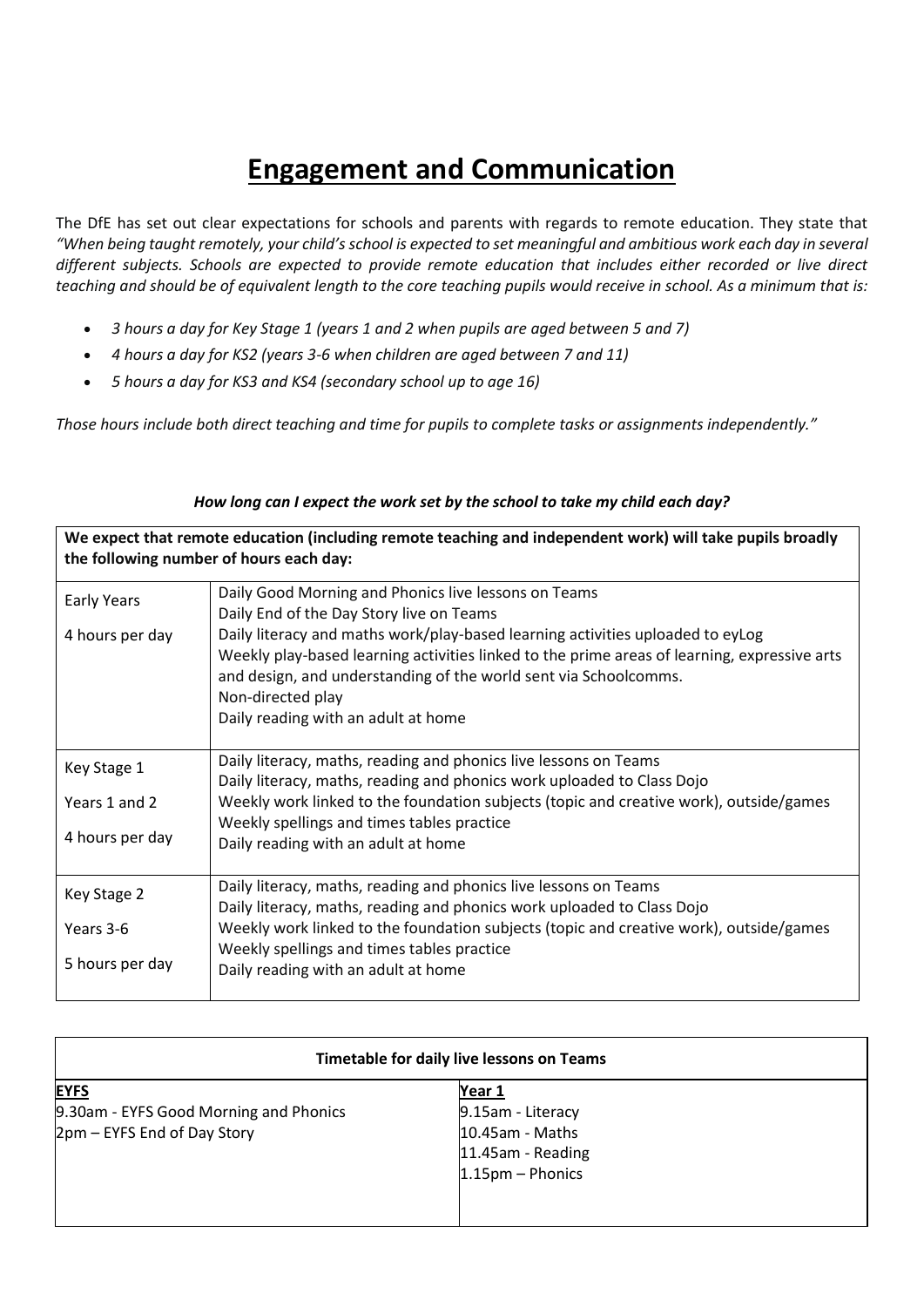| Year <sub>2</sub>    | Year 3               |  |
|----------------------|----------------------|--|
| 9.15am - Literacy    | 8.45am - Literacy    |  |
| $10.45$ am - Maths   | $10.15$ am - Maths   |  |
| 11.45am - Reading    | $11.15$ am - Reading |  |
| 1.15pm - Phonics     |                      |  |
| Year 4               | Year 5               |  |
| 8.45am - Literacy    | 8.15am - Literacy    |  |
| 10.15am - Maths      | $9.45$ am - Maths    |  |
| $11.15$ am - Reading | $11$ am – Reading    |  |
| Year 6               |                      |  |
| 8.15am - Literacy    |                      |  |
| $9.45$ am - Maths    |                      |  |
| $11am - Reading$     |                      |  |

### *How are my family, my child and school staff expected to behave during live lessons?*

There is a clear and concise [Home Learning Agreement](https://docs.google.com/document/d/1yTCne-RxkZP6dmV43d2U2MBbItNfk5Dqxtr5k1LgEww/edit?usp=sharing) that our community is fully aware of. This is followed by all children and staff and everyone works together to ensure a safe and effective approach to remote learning.

#### *How will my child's attendance be monitored?*

**Attendance:** Pupils are expected to attend live lessons and upload examples of work completed on a daily basis. The work completed and uploaded to Class Dojo/eyLog and attendance for the live lessons is monitored closely. Those not attending/uploading work over a number of days will be contacted by a member of staff, either via Class Dojo/eyLog or by phone. This helps us to identify the reasons for their absence in order to put in place appropriate support to enable them to engage. Where pupils are unable to attend live lessons due to ill health, SEND or any other exceptional circumstance, the school records this and provides learning in a different format such as printed work packs, 1:1 Teams sessions or phone calls. Where there is a longer period of absence from live lessons/uploading work and the school is unable to make contact with a family, the EWO will be instructed to carry out a home visit. Any appropriate steps will be taken if there is a safeguarding concern.

#### *What shall I do if my child needs help with their learning*?

**Communication with the teacher:** Parents/carers/pupils can communicate with their teacher via the message section on Class Dojo/eyLog if they require further support or feedback. Parents/carers can also request to speak to their child's teacher on the phone if an issue requires more in-depth discussion. Some Parents/carers/pupils require more frequent communication, and these families are contacted on a daily/twice weekly/weekly basis by a member of the year group team, Learning Mentor or SLT.

#### *How can my child keep in touch with the Head teacher and other pupils in the school?*

**Daily Facebook Live:** The Head teacher delivers a daily live lunchtime session on Facebook for families to join in with if they wish. This provides an opportunity for the children to see and listen to the Head teacher and celebrate any outstanding work or contributions. The children are also set an optional weekly challenge for them to complete and send photos of throughout the week. A winner of the challenge is chosen on a weekly basis and prizes delivered to their home.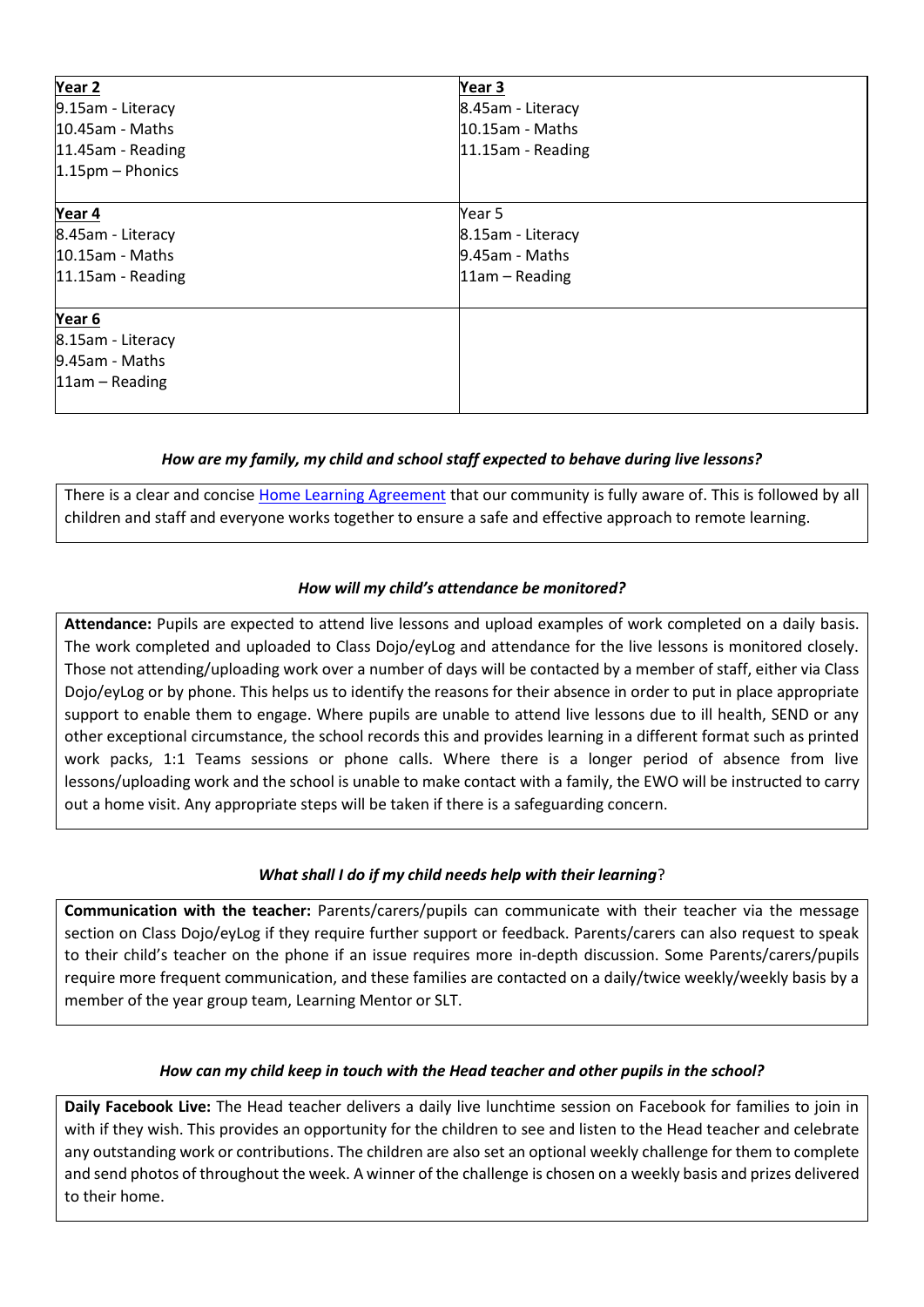## **Curriculum**

#### *Is the online curriculum on offer appropriate for my child according to their age and stage of development?*

**High quality remote education:** We are committed to providing high equality teaching and learning, whether children are accessing learning in school or at home. The content of our remote education mirrors our usual school curriculum, including following the Cornerstones Curriculum, White Rose Maths, our bespoke reading curriculum, Early Years Foundation Stage etc. The content of the live lessons and associated work is the same as that being taught in school to vulnerable learners and children of critical workers. Each lesson has a clear learning intention and is in line with national expectations for the child's age and stage. There is appropriate differentiation for pupils who required teaching and learning that is different from their peers.

#### *Which subjects will be taught remotely and how?*

**Live lessons:** A daily introduction to literacy, maths and reading lessons will be delivered using Teams (Years 1-6). A daily introduction to phonics lessons will be delivered using Teams (EYFS, Year 1 and 2). Early Years will end the day with a live story with their teacher.

**Literacy and maths work:** The Home Learning Schedule can be used as a guide to the live lessons being taught via Teams and to provide information on the activities set for literacy, maths and reading lessons. Additional resources such as worksheets, maths questions, reading texts are uploaded daily to eyLog/Class Dojo showing clear links to the day and live lesson they refer to. Literacy lessons will be based on the Cornerstones Curriculum and maths will follow the White Rose Maths curriculum (Years 1-6). Maths and literacy work in Early Years will follow EYFS. Links to websites for additional demonstration videos or research etc. are also uploaded to Class Dojo/eyLog. Examples of work completed should be uploaded to Class Dojo/eyLog for teachers to assess and comment on.

**Foundation subject work:** The Home Learning Schedule can be used as a guide to all foundation subject work for the week or play-based learning activities for Early Years. This includes activities, research, links to websites, etc. Additional resources such as good examples, writing frames etc. are uploaded daily to Class Dojo/eyLog showing clear links to the day and live lesson they refer to. This work is linked to the Cornerstones Curriculum for each year group or EYFS for Early Years.

**Outside/games:** Activities are planned on the Home Learning Schedule for children to follow each week.

**Phonics:** Phonics lessons are taught live on Teams for Early Years, Year 1 and 2 every day with accompanying phonics tasks which are uploaded to Class Dojo/eyLog.

**Spelling:** Spellings are set on a weekly basis for Years 1-6. Children are encouraged to practice spellings on Spelling Shed or through other spelling games. The children are tested on their spellings on Fridays.

**Reading lessons:** Reading lessons are taught live on Teams for Years 1-6 every day with accompanying comprehension/reading tasks which are uploaded to Class Dojo. The work set is linked to the texts that are planned for this time of year for each year group and follows the school's reading curriculum. Children in Early Years take part in daily live story time at the end of the day via Teams.

**Daily reading:** Children are provided with a scheme-based reading book (all year groups) and a non-scheme-based book (EYs-Year 2) on a weekly basis. These are either collected from school on delivered to the child's home on a specific day each week. Daily reading to an adult is expected. This is one of the most important things that needs to